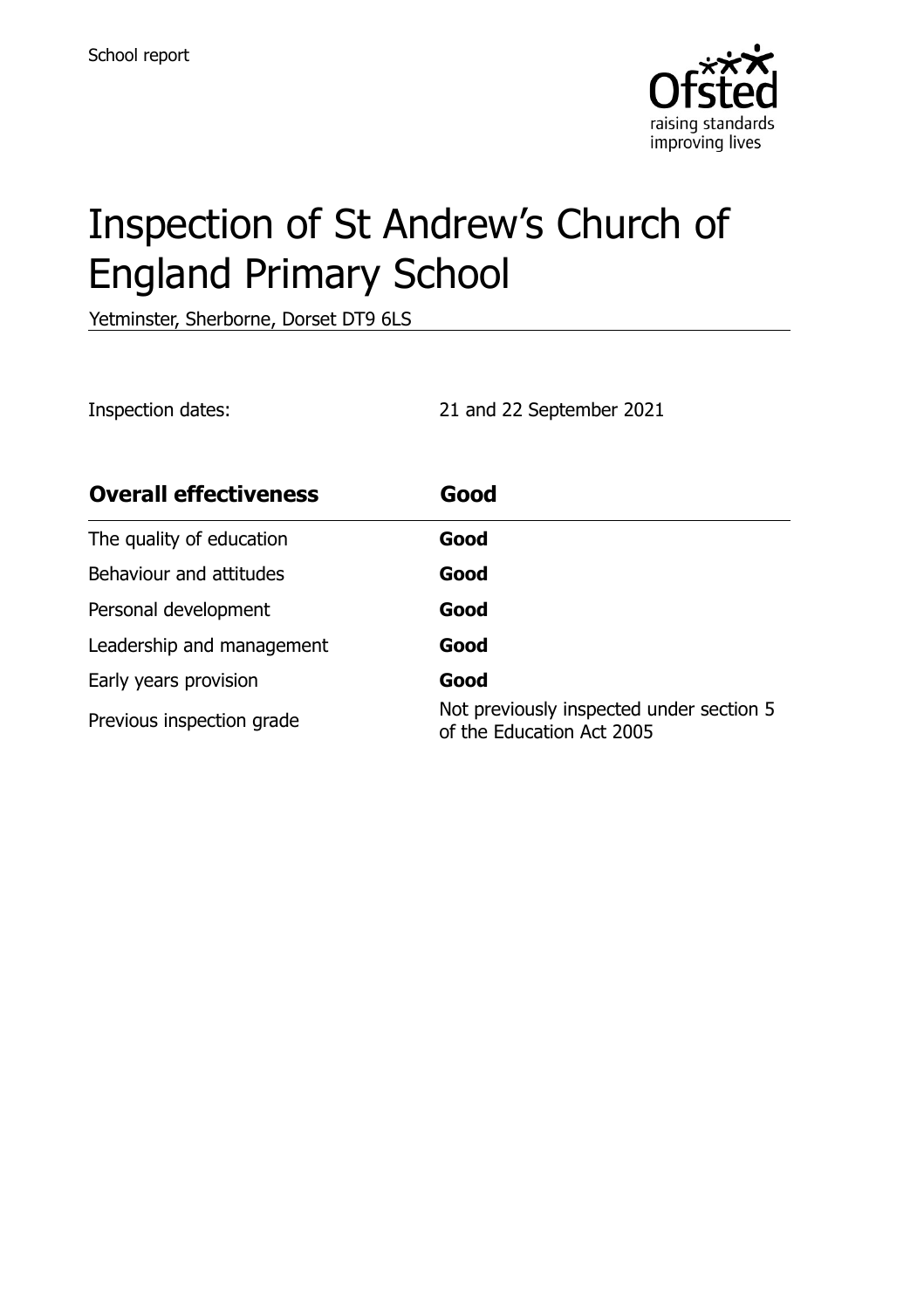

# **What is it like to attend this school?**

Pupils are at the centre of this inclusive village school. The whole school community has high expectations of each other and what everyone can achieve. Staff have an accurate view of the pupils' individual needs and they provide strong pastoral support.

Pupils like coming to school. They talk enthusiastically about the wide range of opportunities provided for them. Pupils understand and appreciate how the school supports their personal development and well-being. Parents are very positive about the nurture, care and academic support their children receive.

Pupils show respect for staff and each other. Pupils behave well in lessons. They understand that some pupils sometimes struggle to manage their own behaviour at lunchtimes. On occasions, when poor behaviour occurs, adults deal with this with sensitivity. Pupils feel safe and say bullying is rare.

The school is shaped by its values and promotes respect and tolerance for all. Pupils treat everyone equally. For example, pupils say that 'we are all different, but that is good'. Older pupils have a clear understanding of democracy and fairness.

#### **What does the school do well and what does it need to do better?**

Leaders prioritise children's language development in the early years. Children are exposed to many songs and rhymes and this widens their vocabulary. Getting pupils reading as soon as possible sits at the heart of the curriculum. Phonics teaching from Reception and across key stage 1 is effective in helping pupils to sound out unfamiliar words. Staff use their training well and take every opportunity to support and check pupils' phonics knowledge. Books match the sounds pupils are learning. Careful assessment of what pupils know and remember ensures that staff can identify where extra help is needed. Pupils that need to catch up receive effective support and are developing into confident and competent readers.

Pupils enjoy reading. They understand why it is important to be able to read. Older pupils told inspectors that books 'open up different worlds. When you start reading, you get transported somewhere different'.

The mathematics curriculum is clearly sequenced to ensure that pupils build on previous knowledge over time. Staff use assessment well to focus on what pupils still need to place into their long-term memory. Pupils with special educational needs and/or disabilities (SEND) are supported effectively to follow the sequence of learning through additional teaching input. Consequently, they access the full curriculum and do well.

Leaders have worked systematically on what is to be taught and when in subjects other than English and mathematics. In music, the curriculum is ambitious. Key knowledge is woven through units of work to support pupils to build on previous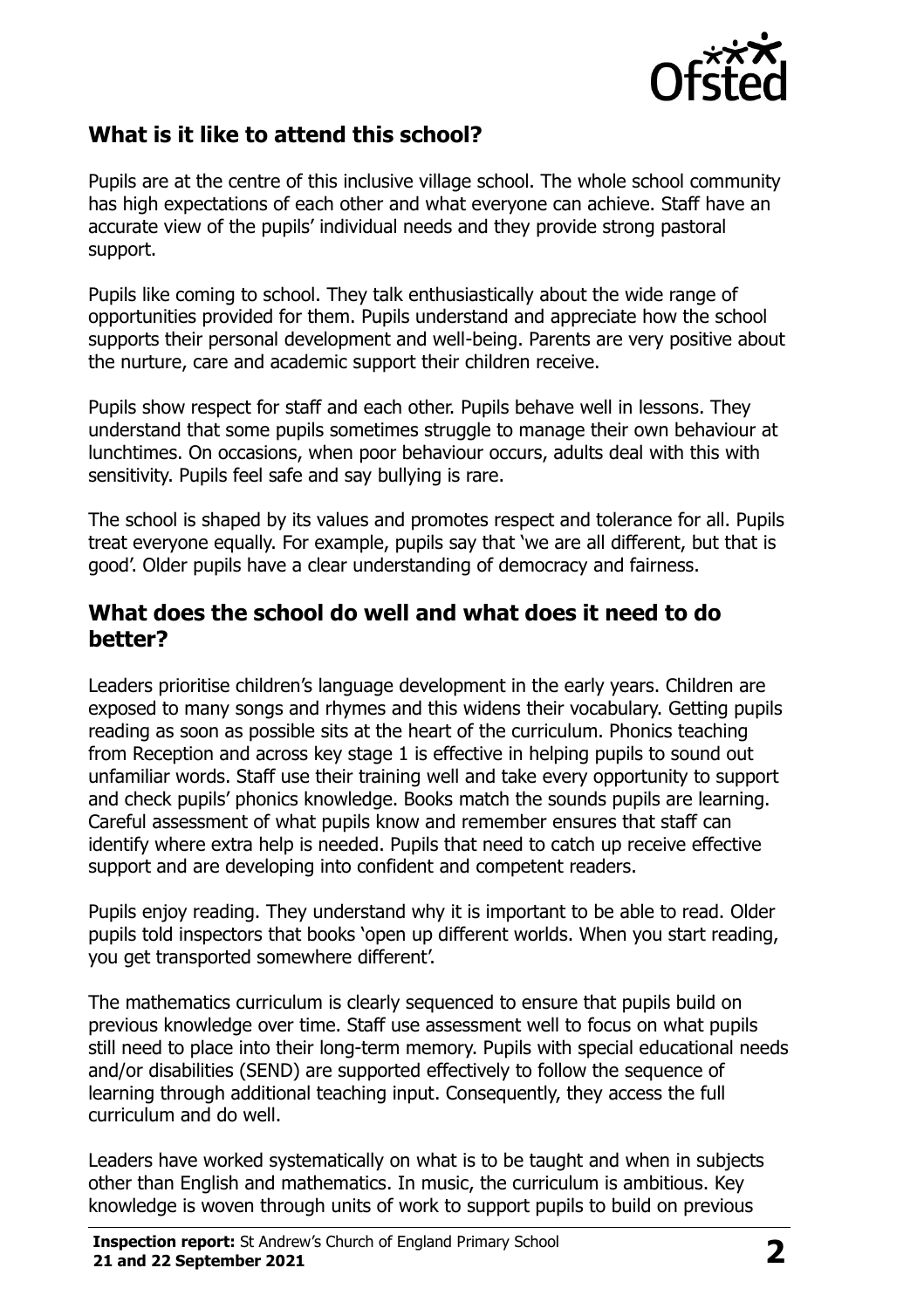

learning. However, in some subjects, such as geography, teachers do not make the knowledge that they are teaching explicit enough. Therefore, pupils are unable to talk about the key concepts they should know and remember with confidence. Teachers do not check what pupils know and can do precisely enough. As a result, pupils have gaps in their geographical knowledge and understanding.

The curriculum caters effectively for pupils with SEND. Leaders ensure they are included fully in all areas of school life. Staff understand pupils' needs. Careful identification ensures that tailored support is provided. Strong links with external agencies help the school with its planning and provision of the social, emotional and academic needs of pupils.

Pupils behave well. There is little off-task behaviour in class. When poor behaviour does occur, staff deal with it appropriately by re-engaging pupils back into their learning quickly.

Pupils are adamant that everyone is welcome. They appreciate and value the input they get in developing themselves as individuals. Pupils know that individuality makes them unique and special, and positive self-expression is healthy. Staff model this well. Pupils are proud of their work, particularly in music, art and dance where they could talk about their feelings and actions.

# **Safeguarding**

The arrangements for safeguarding are effective.

Leaders ensure there is a strong culture of keeping children safe. Staff receive regular and up-to-date training. They understand what they have to do if they have a concern about a pupil. Staff know leaders take their concerns seriously. Leaders provide the support that pupils and their families need.

Leaders ensure that all employment checks on staff are thorough. Pupils and parents agree the school is a safe place to be. Staff teach pupils how to manage risk and to keep themselves safe.

# **What does the school need to do to improve?**

#### **(Information for the school and appropriate authority)**

- $\blacksquare$  In most subjects, the school curriculum is well planned and sequenced. However, in a few subjects, pupils are not always clear about what knowledge they are expected to learn and why. As a result, pupils cannot articulate their learning well enough. Teachers need to be explicit with pupils about what subject-specific content they want pupils to know and remember.
- Assessment information is not always precise enough to check what pupils understand. In a few subjects, pupils have gaps in subject-specific knowledge. Teachers need to check what pupils know and can do when implementing the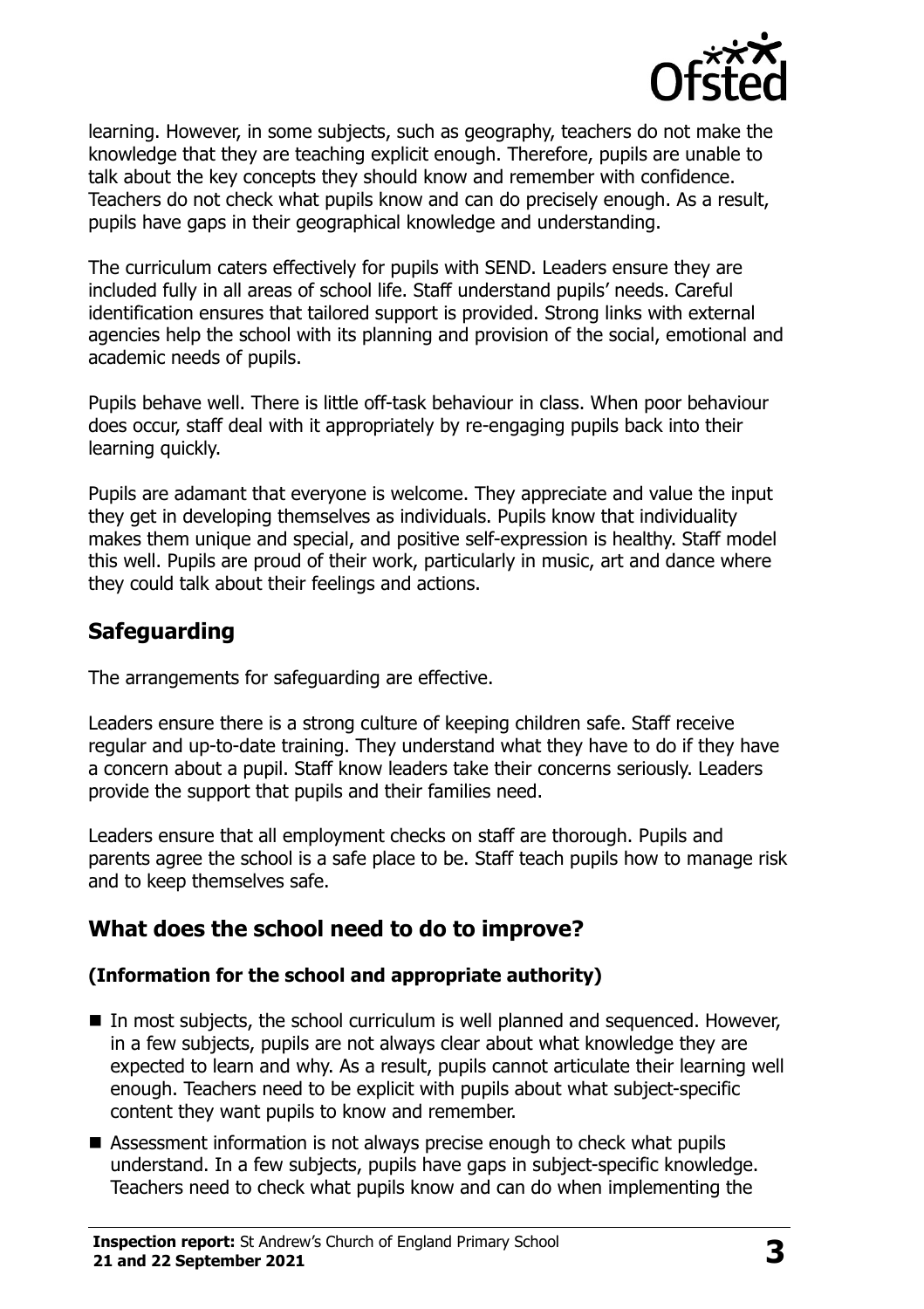

curriculum so that they can assure themselves that pupils are securing all the essential knowledge they intend pupils to know.

### **How can I feed back my views?**

You can use [Ofsted Parent View](http://parentview.ofsted.gov.uk/) to give Ofsted your opinion on your child's school, or to find out what other parents and carers think. We use information from Ofsted Parent View when deciding which schools to inspect, when to inspect them and as part of their inspection.

The Department for Education has further quidance on how to complain about a school.

If you are the school and you are not happy with the inspection or the report, you can [complain to Ofsted.](http://www.gov.uk/complain-ofsted-report)

## **Further information**

You can search for [published performance information](http://www.compare-school-performance.service.gov.uk/) about the school.

In the report, '[disadvantaged pupils](http://www.gov.uk/guidance/pupil-premium-information-for-schools-and-alternative-provision-settings)' refers to those pupils who attract government pupil premium funding: pupils claiming free school meals at any point in the last six years and pupils in care or who left care through adoption or another formal route.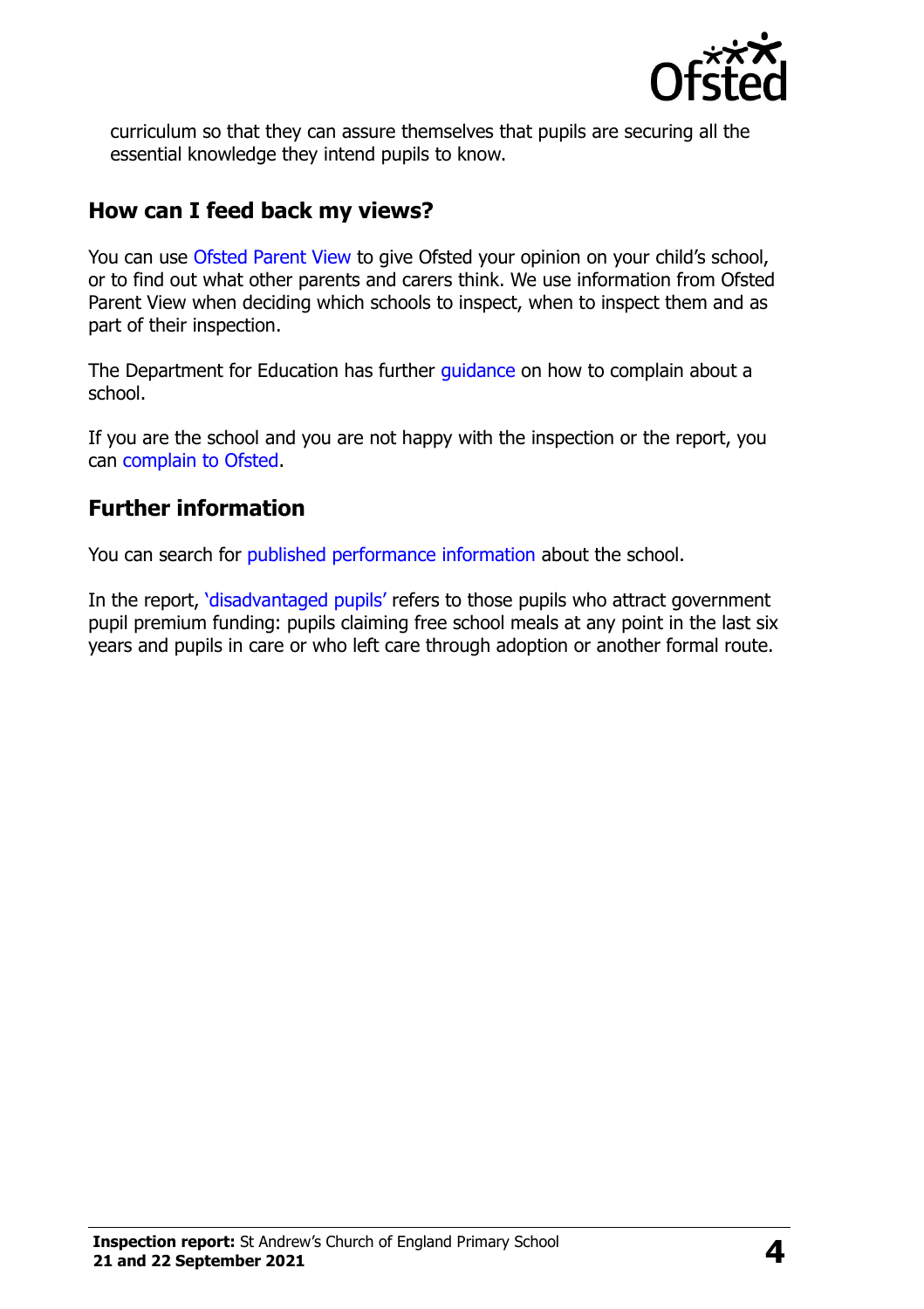

# **School details**

| Unique reference number             | 144416                       |
|-------------------------------------|------------------------------|
| <b>Local authority</b>              | <b>Dorset</b>                |
| <b>Inspection number</b>            | 10203097                     |
| <b>Type of school</b>               | Primary                      |
| <b>School category</b>              | Academy converter            |
| Age range of pupils                 | 4 to 11                      |
| <b>Gender of pupils</b>             | Mixed                        |
| Number of pupils on the school roll | 135                          |
| <b>Appropriate authority</b>        | Board of trustees            |
| <b>Chair of trust</b>               | <b>Nigel Rees</b>            |
| <b>Headteacher</b>                  | Julie Simpson                |
| <b>Website</b>                      | www.yetminster.dorset.sch.uk |
| Date of previous inspection         | Not previously inspected     |

# **Information about this school**

- The school joined the Sherborne Area Schools Trust in June 2017. The current headteacher took up post in April 2018.
- St Andrew's is a church school. The school is in the Diocese of Salisbury.
- At the most recent section 48 inspection of denominal education in April 2016, the school received a judgement of good.

# **Information about this inspection**

The inspectors carried out this inspection under section 5 of the Education Act 2005.

- This was the first routine inspection the school received since the COVID-19 (coronavirus) pandemic began. Inspectors discussed the impact of the pandemic with the school, and have taken that into account in their evaluation.
- Inspectors met with the headteacher, assistant headteacher, the special needs coordinator, the deputy chief executive officer, groups of staff and representatives from the local governing body.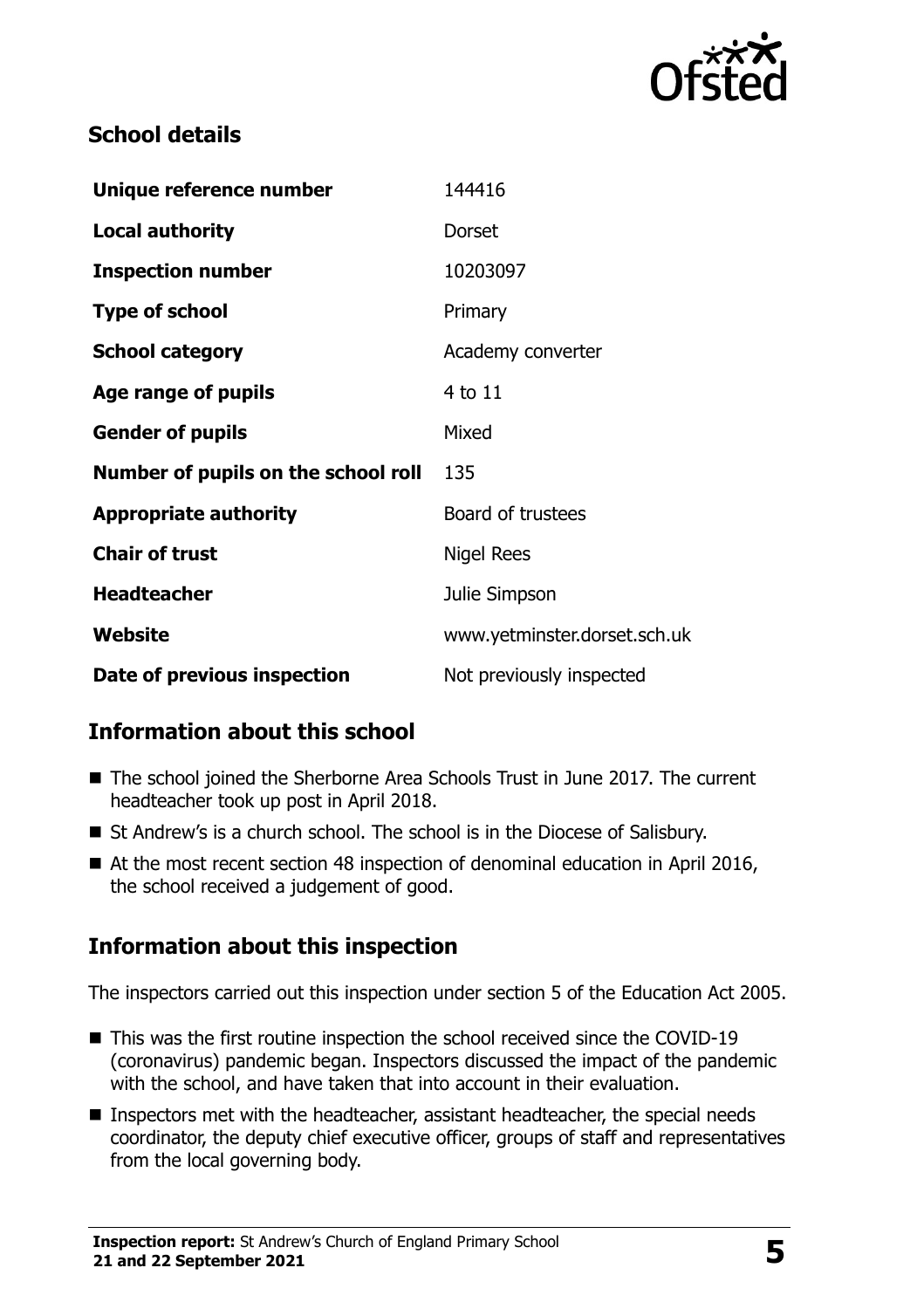

- **Inspectors carried out deep dives in these subjects: early reading, mathematics,** geography and music. For each deep dive, inspectors met with subject leaders, looked at curriculum plans, visited a sample of lessons, spoke to teachers and pupils and looked at samples of pupils' work. An adult was present when one inspector met with a group of pupils about their learning.
- An inspector listened to pupils from Years 1, 2 and 3 read to an adult.
- Inspectors looked at how the school keeps pupils safe. The lead inspector met with the designated safeguarding leads. An inspector also scrutinised the school's single central record.
- Inspectors considered 35 responses to the online survey, Ofsted Parent View, including 24 free-text responses, 32 responses to the pupil online survey and seven responses to the staff survey.

#### **Inspection team**

Heather Barraclough, lead inspector Her Majesty's Inspector

Gareth Simons **Carroll** Construction Construction Construction Construction Construction Construction Construction Construction Construction Construction Construction Construction Construction Construction Construction Con